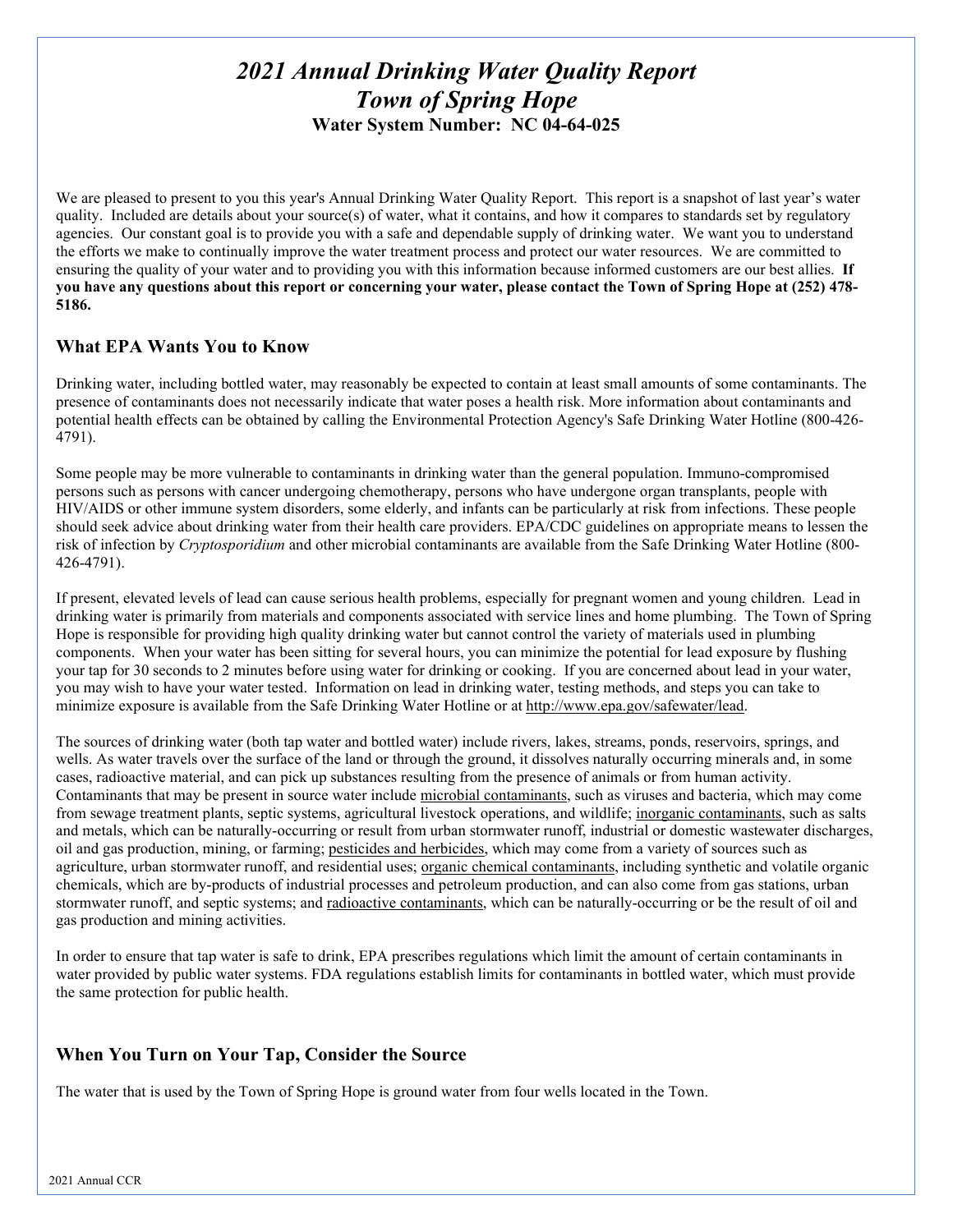# **Source Water Assessment Program (SWAP) Results**

The North Carolina Department of Environment and Natural Resources (DENR), Public Water Supply (PWS) Section, Source Water Assessment Program (SWAP) conducted assessments for all drinking water sources across North Carolina. The purpose of the assessments was to determine the susceptibility of each drinking water source (well or surface water intake) to Potential Contaminant Sources (PCSs). The results of the assessment are available in SWAP Assessment Reports that include maps, background information and a relative susceptibility rating of Higher, Moderate or Lower.

The relative susceptibility rating of each source for the Town of Spring Hope was determined by combining the contaminant rating (number and location of PCSs within the assessment area) and the inherent vulnerability rating (i.e., characteristics or existing conditions of the well or watershed and its delineated assessment area). The assessment findings are summarized in the table below:

| <b>Source Name</b>     | <b>Susceptibility Rating</b> | <b>SWAP Report Date</b> |
|------------------------|------------------------------|-------------------------|
| Well $#1$ Ash St       | Higher                       | September 2020          |
| Well #2 Montgomery St  | Higher                       | September 2020          |
| Well #4 Elementary     | Higher                       | September 2020          |
| Well #6 Spring Hope Rd | Moderate                     | September 2020          |

**Susceptibility of Sources to Potential Contaminant Sources (PCSs)** 

The complete SWAP Assessment report for the Town of Spring Hope may be viewed on the Web at:

[https://www.ncwater.org/SWAP\\_Reports/NC0464025\\_SWAP\\_Report-20200909.pdf.](https://www.ncwater.org/SWAP_Reports/NC0464025_SWAP_Report-20200909.pdf) Note that because SWAP results and reports are periodically updated by the PWS Section, the results available on this web site may differ from the results that were available at the time this CCR was prepared. If you are unable to access your SWAP report on the web, you may mail a written request for a printed copy to: Source Water Assessment Program – Report Request, 1634 Mail Service Center, Raleigh, NC 27699-1634, or email requests to swap@ncdenr.gov. Please indicate your system name, number, and provide your name, mailing address and phone number. If you have any questions about the SWAP report, please contact the Source Water Assessment staff by phone at 919-707-9098.

It is important to understand that a susceptibility rating of "higher" does not imply poor water quality, only the system's potential to become contaminated by PCSs in the assessment area.

# **Help Protect Your Source Water**

Protection of drinking water is everyone's responsibility. We have implemented the following source water protection actions: Wellhead Protection Plan. You can help protect your community's drinking water source(s) in several ways: (examples: dispose of chemicals properly; take used motor oil to a recycling center, volunteer in your community to participate in group efforts to protect your source, etc.).

During the 2021 compliance period, the Town of Spring Hope received one major monitoring violations listed below:

# **NOTICE TO THE PUBLIC**

## **Violations that Your Water System Received for the Report Year 2021**

| <b>TT Violation</b> | <b>Explanation</b>                                                                                                   | <b>Compliance Period</b><br><b>Begin Date</b> | <b>Steps Taken to</b><br><b>Correct the</b><br>Violation | <b>Health Effects</b><br>Language |
|---------------------|----------------------------------------------------------------------------------------------------------------------|-----------------------------------------------|----------------------------------------------------------|-----------------------------------|
| HAA5<br><b>TTHM</b> | Sample was collected<br>after the due date of<br>$9/30/2021$ resulting in<br>a Monitoring and<br>Sampling Violation. | 9/1/2021-9/30/2021                            | Sample was taken                                         | <b>NONE</b>                       |

**(HAA5)- Haloacetic Acids - include Monochloroacetic Acid, Dichloroacetic Acid, Trichloroacetic Acid, Monobromoacetic Acid, Dibromoacetic Acid. (TTHM) - Total Trihalomethanes - include Chloroform, Bromoform, Bromodichloromethane, and Dibromochloromethane** 

What should I do? *There is nothing you need to do at this time.* What is being done? *We have reviewed our sampling plan to ensure future compliance.*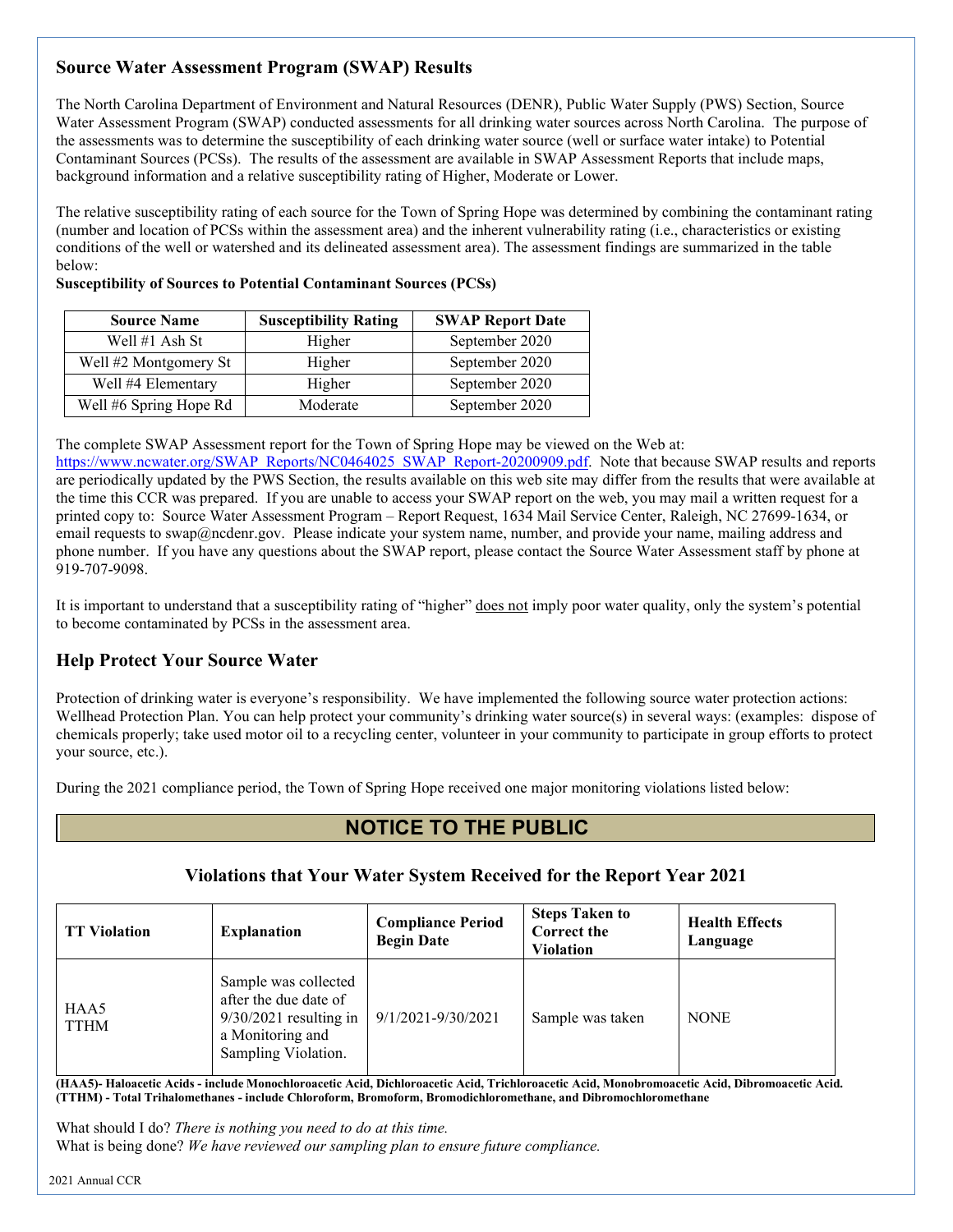# **Water Quality Data Tables of Detected Contaminants**

We routinely monitor for over 150 contaminants in your drinking water according to Federal and State laws. The tables below list all the drinking water contaminants that we detected in the last round of sampling for each particular contaminant group. The presence of contaminants does not necessarily indicate that water poses a health risk. **Unless otherwise noted, the data presented in this table is from testing done January 1 through December 31, 2021.** The EPA and the State allow us to monitor for certain contaminants less than once per year because the concentrations of these contaminants are not expected to vary significantly from year to year. Some of the data, though representative of the water quality, is more than one year old.

Unregulated contaminants are those for which EPA has not established drinking water standards. The purpose of unregulated contaminant monitoring is to assist EPA in determining the occurrence of unregulated contaminants in drinking water and whether future regulations are warranted.

## **Important Drinking Water Definitions:**

*Not-Applicable (N/A*) – Information not applicable/not required for that particular water system or for that particular rule.

*Non-Detects (ND)* - Laboratory analysis indicates that the contaminant is not present at the level of detection set for the particular methodology used.

*Parts per million (ppm) or Milligrams per liter (mg/L)* - One part per million corresponds to one minute in two years or a single penny in \$10,000.

*Parts per billion (ppb) or Micrograms per liter (ug/L)* - One part per billion corresponds to one minute in 2,000 years, or a single penny in \$10,000,000.

*Parts per trillion (ppt) or Nanograms per liter (nanograms/L)* - One part per trillion corresponds to one minute in 2,000,000 years, or a single penny in \$10,000,000,000.

*Parts per quadrillion (ppq) or Picograms per liter (picograms/L)* - One part per quadrillion corresponds to one minute in 2,000,000,000 years or one penny in \$10,000,000,000,000.

*Picocuries per liter (pCi/L)* - Picocuries per liter is a measure of the radioactivity in water.

*Million Fibers per Liter (MFL)* - Million fibers per liter is a measure of the presence of asbestos fibers that are longer than 10 micrometers.

*Nephelometric Turbidity Unit (NTU)* - Nephelometric turbidity unit is a measure of the clarity of water. Turbidity in excess of 5 NTU is just noticeable to the average person.

*Action Level (AL) -* The concentration of a contaminant which, if exceeded, triggers treatment or other requirements which a water system must follow.

*Treatment Technique (TT)* **-** A required process intended to reduce the level of a contaminant in drinking water.

*Maximum Residual Disinfection Level (MRDL)* – The highest level of a disinfectant allowed in drinking water. There is convincing evidence that addition of a disinfectant is necessary for control of microbial contaminants.

*Maximum Residual Disinfection Level Goal (MRDLG)* – The level of a drinking water disinfectant below which there is no known or expected risk to health. MRDLGs do not reflect the benefits of the use of disinfectants to control microbial contaminants.

*Locational Running Annual Average (LRAA)* – The average of sample analytical results for samples taken at a particular monitoring location during the previous four calendar quarters under the Stage 2 Disinfectants and Disinfection Byproducts Rule.

*Maximum Contaminant Level (MCL)* - The highest level of a contaminant that is allowed in drinking water. MCLs are set as close to the MCLGs as feasible using the best available treatment technology.

*Maximum Contaminant Level Goal (MCLG)* - The level of a contaminant in drinking water below which there is no known or expected risk to health. MCLGs allow for a margin of safety.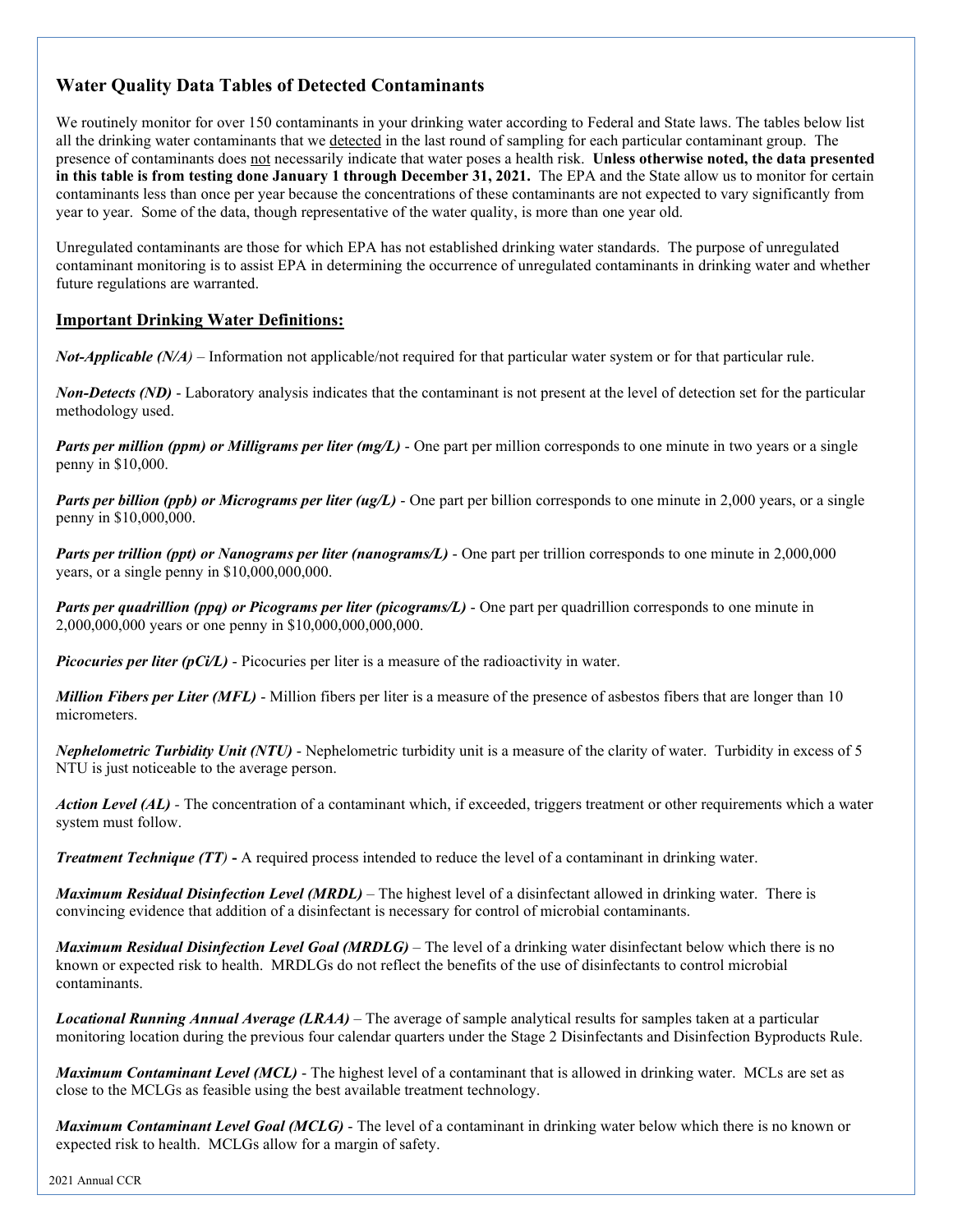# **Tables of Detected Contaminants**

### **Inorganic Contaminants**

| Contaminant (units)   | Sample<br>Date | <b>MCL</b><br>Violation<br>Y/N | Your<br>Water | Range<br>High<br>Low | <b>MCLG</b>    | MCL. | Likely Source of Contamination                                                                                                  |
|-----------------------|----------------|--------------------------------|---------------|----------------------|----------------|------|---------------------------------------------------------------------------------------------------------------------------------|
| Well 1 Fluoride (ppm) | 2017           | N                              | 0.64          | $0.13 - 0.64$        | 4              | 4    | Erosion of natural deposits; water additive<br>which promotes strong teeth; discharge<br>from fertilizer and aluminum factories |
| Well 2 Fluoride (ppm) | 2017           | N                              | 0.52          | $0.13 - 0.64$        | 4              | 4    | Erosion of natural deposits; water additive<br>which promotes strong teeth; discharge<br>from fertilizer and aluminum factories |
| Well 4 Fluoride (ppm) | 2017           | N                              | 0.26          | $0.13 - 0.64$        | 4              | 4    | Erosion of natural deposits; water additive<br>which promotes strong teeth; discharge<br>from fertilizer and aluminum factories |
| Well 6 Fluoride (ppm) | 2017           | N                              | 0.10          | $0.13 - 0.64$        | $\overline{4}$ | 4    | Erosion of natural deposits; water additive<br>which promotes strong teeth; discharge<br>from fertilizer and aluminum factories |

### **Disinfectant Residuals**:

- Monitoring for chlorine
- System size: 1,324 people
- Samples: 2 times per month
- Chloramines MRDL: 4 ppm
- MRDL in CCR units: 4 ppm

#### 2021 Results:

| Samples (ppm)             | Jan. | Feb. | Mar. | Apr. | May  | Jun. | Jul. | Aug. | Sept | Oct. | Nov. | Dec. |
|---------------------------|------|------|------|------|------|------|------|------|------|------|------|------|
| Sample 1                  | 0.96 | 0.83 | 0.94 | 0.93 | 0.89 | 0.83 | 0.79 | 0.79 | 0.79 | 0.90 | 1.21 | 0.87 |
| Sample 2                  | 0.94 | 0.89 | 1.03 | 0.96 | 0.90 | 0.78 | 0.77 | 0.89 | 0.86 | 0.86 | 1.01 | 0.91 |
| <b>Monthly</b><br>Average | 0.95 | 0.86 | 0.99 | 0.95 | 0.90 | 0.81 | 0.78 | 0.84 | 0.83 | 0.88 | 1.11 | 0.89 |
| Quarterly<br>$RAA*$       |      | 0.83 |      |      | 0.88 |      |      | 0.90 |      |      | 0.90 |      |

\*Reported RAA for quarters 1-3 are based on results from previous quarters not reported on this table.

#### **Disinfectant Residuals Summary**

|                | Year<br>Sampled | MRDL<br>Violation<br>Y/N | Your<br>Water<br>(highest RAA) | Range<br>High<br>Low | <b>MRDLG</b> | <b>MRDL</b> | Likely Source of Contamination             |
|----------------|-----------------|--------------------------|--------------------------------|----------------------|--------------|-------------|--------------------------------------------|
| Chlorine (ppm) | 2021            | N                        | 0.90                           | $0.77 - 1.21$        |              | 4.0         | Water additive used to<br>control microbes |

The PWS Section requires monitoring for other misc. contaminants, some for which the EPA has set national secondary drinking water standards (SMCLs) because they may cause cosmetic effects or aesthetic effects (such as taste, odor, and/or color) in drinking water. The contaminants with SMCLs normally do not have any health effects and normally do not affect the safety of your water**.** 

### **Other Miscellaneous Water Characteristics Contaminants**

| Contaminant (units)  | Sample Date | Your<br>Water | Range<br>High<br>Low | <b>SMCL</b> |
|----------------------|-------------|---------------|----------------------|-------------|
| Well 1 Sodium (ppm)  | 2021        | 47.2          | 15.2-35.99           | N/A         |
| Well 1 pH            | 2021        | 6.9           | $7.0 - 7.3$          | 6.5 to 8.5  |
| Well 1 Iron (ppm)    | 2021        | .875          | $0 - 0.104$          | 0.3         |
| Well 1 Sulfate (ppm) | 2017        | 44.2          | 18.9-44.20           | 250         |